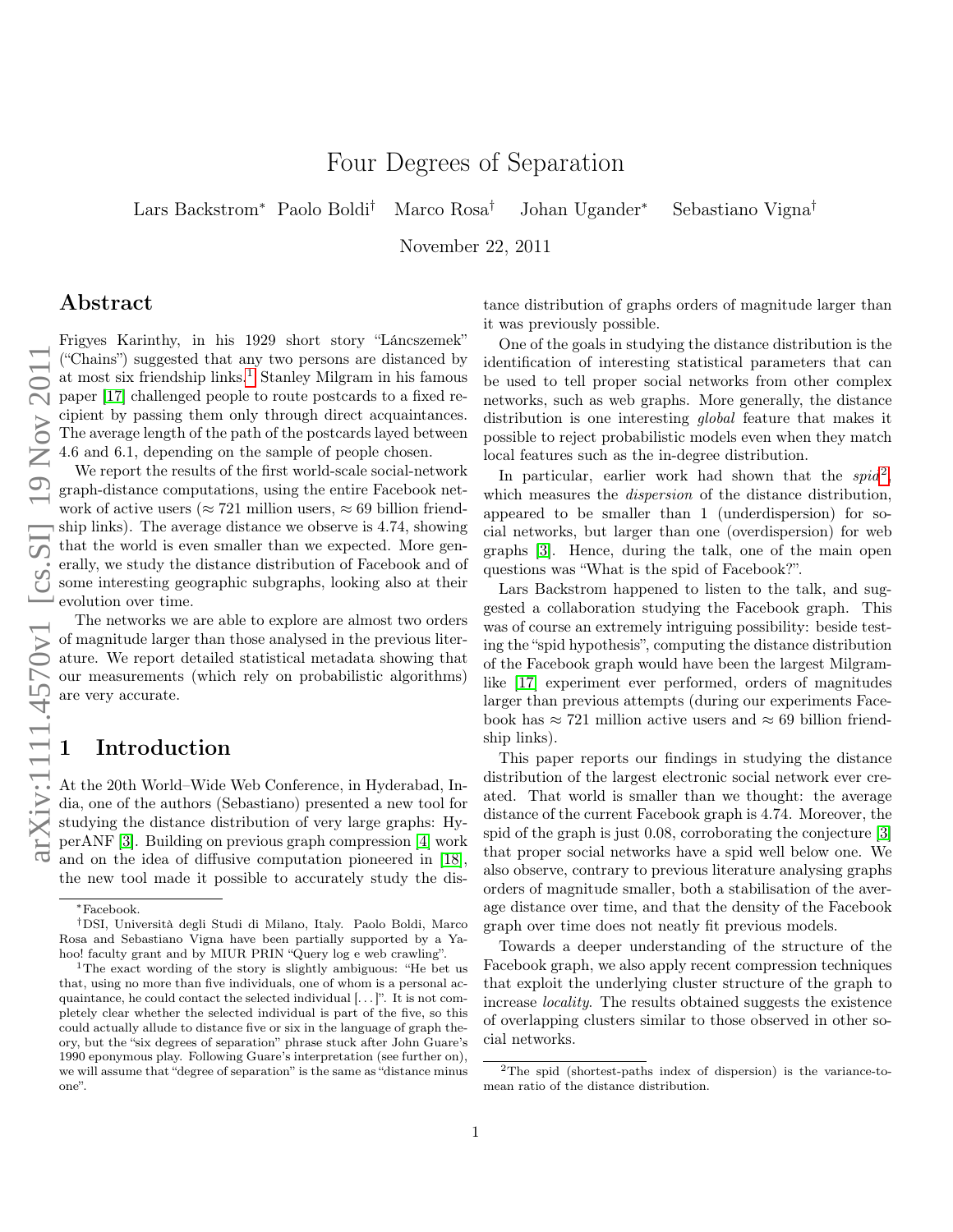Replicability of scientific results is important. While for obvious nondisclosure reasons we cannot release to the public the actual 30 graphs that have been studied in this paper, we will release publicly the derived data upon which the tables and figures of this papers have been built, that is, the Web-Graph properties, which contain structural information about the graph, and the probabilistic estimations their neighbourhood functions (see below) which have been used to study their distance distributions. The software used in this paper is distributed under the (L)GPL General Public License.[3](#page-1-0)

### 2 Related work

The most obvious precursor of our work is Milgram's celebrated "small world" experiment, described first in [\[17\]](#page-12-0) and later in [\[20\]](#page-12-2): Milgram's works were actually following a stream of research started in sociology and psychology in the late 50s [\[9\]](#page-11-2). In his experiment, Milgram aimed at answering the following question (in his words): "given two individuals selected randomly from the population, what is the probability that the minimum number of intermediaries required to link them is 0, 1, 2,  $\dots$ ,  $k$ ?".

The technique Milgram used (inspired by [\[19\]](#page-12-3)) was the following: he selected 296 volunteers (the starting population) and asked them to dispatch a message to a specific individual (the target person), a stockholder living in Sharon, MA, a suburb of Boston, and working in Boston. The message could not be sent directly to the target person (unless the sender knew him personally), but could only be mailed to a personal acquaintance who is more likely than the sender to know the target person. The starting population was selected as follows: 100 of them were people living in Boston, 100 were Nebraska stockholders (i.e., people living far from the target but sharing with him their profession) and 96 were Nebraska inhabitants chosen at random.

In a nutshell, the results obtained from Milgram's experiments were the following: only 64 chains (22%) were completed (i.e., they reached the target); the average number of persons in these chains was 5.2, with a marked difference between the Boston group (the average length for this group was 4.4) and the rest of the starting population, whereas the difference between the two other subpopulations was not statistically significant. The main conclusions outlined in Milgram's paper were that the average path length is small, much smaller than expected, and that geographic location seems to have an impact on the average length whereas other information (e.g., profession) does not.

There is of course a fundamental difference between our experiment and what Milgram did: Milgram was measuring the average length of a routing path on a social network, which is of course an upper bound on the average distance (as the people involved in the experiment were not necessarily sending the postcard to an acquaintance on a shortest path to the destination).<sup>[4](#page-1-1)</sup> In a sense, the results he obtained are even more striking, because not only do they prove that the world is small, but that the actors living in the small world are able to exploit its smallness. It should be highlighted, however, that in [\[17,](#page-12-0) [20\]](#page-12-2), as well as in most of the subsequent literature on the experiment, most of the emphasis (and criticism; see [\[6\]](#page-11-3) for a recent account) is reserved to the (indirect) observation that the average distance is small. Incidentally, there have been some attempts to reproduce Milgram-like routing experiments on various large networks [\[15,](#page-11-4) [11,](#page-11-5) [8\]](#page-11-6), but the results in this direction are still very preliminary because notions such as identity, knowledge or routing are still poorly understood in social networks.

We limited ourselves to the part of Milgram's experiment that is more clearly defined, that is, the measurement of shortest paths. The largest experiment similar to the ones presented here that we are aware of is [\[12\]](#page-11-7), where the authors considered a communication graph with 180 million nodes and 1.3 billion edges extracted from a snapshot of the Microsoft Messenger network; they find an average distance of 6.6. Note, however, that the communication graph in [\[12\]](#page-11-7) has an edge between two persons only if they communicated during a specific one-month observation period, and thus does not take into account friendship links through which no communication was detected.

The authors of [\[21\]](#page-12-4), instead, study the distance distribution of some small-sized social networks. In both cases the networks were undirected and small enough (by at least two orders of magnitude) to be accessed efficiently in a random fashion, so the authors used *sampling* techniques.

Analysing the evolution of social networks in time is also a lively trend of research. Leskovec, Kleinberg and Faloutsos observe in [\[13\]](#page-11-8) that the average degree of complex networks increase over time while the effective diameter shrinks. Their experiments are conducted on a much smaller scale (their largest graph has 4 millions of nodes and 16 millions of arcs), but it is interesting that the phenomena observed seems quite consistent. Probably the most controversial point is the hypothesis that the number of edges  $m(t)$  at time t is related to the number of nodes  $n(t)$  by the following relation:

$$
m(t) \propto n(t)^a,
$$

<span id="page-1-0"></span> $3$ See http://{webgraph,law}.dsi.unimi.it/.

<span id="page-1-1"></span><sup>4</sup> Incidentally, this observation is at the basis of one of the most intense monologues in Guare's play: Ouisa, unable to locate Paul, the con man who convinced them he is the son of Sidney Poitier, says "I read somewhere that everybody on this planet is separated by only six other people. Six degrees of separation. Between us and everybody else on this planet. [. . . ] But to find the right six people." Note that this fragment of the monologue clearly shows that Guare's interpretation of the "six degree of separation" idea is equivalent to distance seven in the graph-theoretical sense.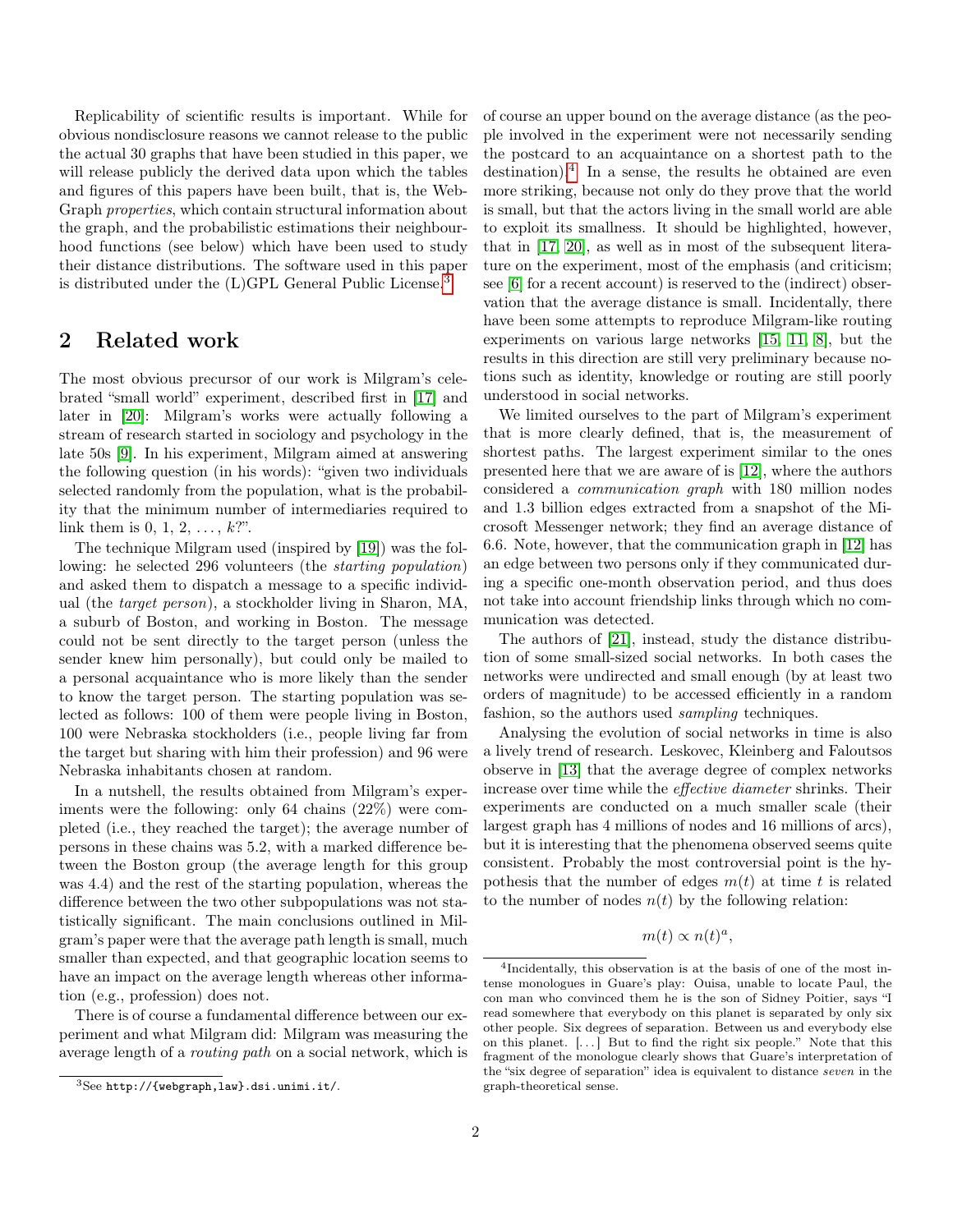where  $\alpha$  is a fixed exponent usually lying in the interval  $(1 \ldots 2)$ . We will discuss this hypothesis in light of our findings.

### 3 Definitions and Tools

The neighbourhood function  $N_G(t)$  of a graph G returns for each  $t \in \mathbb{N}$  the number of pairs of nodes  $\langle x, y \rangle$  such that y is reachable from  $x$  in at most  $t$  steps. It provides data about how fast the "average ball" around each node expands. From the neighbourhood function it is possible to derive the distance distribution (between reachable pairs), which gives for each  $t$  the fraction of reachable pairs at distance exactly t.

In this paper we use HyperANF, a diffusion-based algorithm (building on ANF [\[18\]](#page-12-1)) that is able to approximate quickly the neighbourhood function of very large graphs; our implementation uses, in turn, WebGraph [\[4\]](#page-11-1) to represent in a compressed but quickly accessible form the graphs to be analysed.

HyperANF is based on the observation (made in [\[18\]](#page-12-1)) that  $B(x, r)$ , the ball of radius r around node x, satisfies

$$
B(x,r) = \bigcup_{x \to y} B(y,r-1) \cup \{x\}.
$$

Since  $B(x, 0) = \{x\}$ , we can compute each  $B(x, r)$  incrementally using sequential scans of the graph (i.e., scans in which we go in turn through the successor list of each node). The obvious problem is that during the scan we need to access randomly the sets  $B(x, r - 1)$  (the sets  $B(x, r)$  can be just saved on disk on a *update file* and reloaded later).

The space needed for such sets would be too large to be kept in main memory. However, HyperANF represents these sets in an *approximate* way, using *HyperLogLog counters* [\[7\]](#page-11-9), which should be thought as dictionaries that can answer reliably just questions about size. Each such counter is made of a number of small (in our case, 5-bit) registers. In a nutshell, a register keeps track of the maximum number M of trailing zeroes of the values of a good hash function applied to the elements of a sequence of nodes: the number of distinct elements in the sequence is then proportional to  $2^M$ . A technique called stochastic averaging is used to divide the stream into a number of substreams, each analysed by a different register. The result is then computed by aggregating suitably the estimation from each register (see [\[7\]](#page-11-9) for details).

The main performance challenge to solve is how to quickly compute the HyperLogLog counter associated to a union of balls, each represented, in turn, by a HyperLogLog counter: HyperANF uses an algorithm based on word-level parallelism that makes the computation very fast, and a carefully engineered implementation exploits multicore architectures with a linear speedup in the number of cores.

Another important feature of HyperANF is that it uses a systolic approach to avoid recomputing balls that do not change during an iteration. This approach is fundamental to be able to compute the entire distance distribution, avoiding the arbitrary termination conditions used by previous approaches, which have no provable accuracy (see [\[3\]](#page-11-0) for an example).

#### 3.1 Theoretical error bounds

The result of a run of HyperANF at the t-th iteration is an estimation of the neighbourhood function in  $t$ . We can see it as a random variable

$$
\hat{N}_G(t) = \sum_{0 \le i < n} X_{i,t}
$$

where each  $X_{i,t}$  is the HyperLogLog counter that counts nodes reached by node  $i$  in  $t$  steps  $(n$  is the number of nodes of the graph). When m registers per counter are used, each  $X_{i,t}$ has a guaranteed relative standard deviation  $\eta_m \leq 1.06/\sqrt{m}$ .

It is shown in [\[3\]](#page-11-0) that the output  $N_G(t)$  of HyperANF at the t-th iteration is an asymptotically almost unbiased estimator of  $N<sub>G</sub>(t)$ , that is

$$
\frac{E[\hat{N}_G(t)]}{N_G(t)} = 1 + \delta_1(n) + o(1)
$$
 for  $n \to \infty$ ,

where  $\delta_1$  is the same as in [\[7\]](#page-11-9)[Theorem 1] (and  $|\delta_1(x)|$  <  $5 \cdot 10^{-5}$  as soon as  $m \ge 16$ ). Moreover,  $\hat{N}_G(t)$  has a relative standard deviation not greater than that of the  $X_i$ 's, that is

$$
\frac{\sqrt{\text{Var}[\hat{N}_G(t)]}}{N_G(t)} \le \eta_m.
$$

In particular, our runs used  $m = 64$  ( $\eta_m = 0.1325$ ) for all graphs except for the two largest Facebook graphs, where we used  $m = 32$  ( $\eta_m = 0.187$ ). Runs were repeated so to obtain a uniform relative standard deviation for all graphs.

Unfortunately, the relative error for the neighbourhood function becomes an absolute error for the distance distribution. Thus, the theoretical bounds one obtains for the moments of the distance distribution are quite ugly: nonetheless, both the sample average and the sample variance turn out to be estimators for the average and variance of the actual distribution (see [\[3\]](#page-11-0)). We will discuss this issue in Section [4.9.](#page-8-0)

#### 4 Experiments

The graphs analysed in this paper are graphs of Facebook users who were active in May of 2011; an active user is one who has logged in within the last 28 days. The decision to restrict our study to active users allows us to eliminate accounts that have been abandoned in early stages of creation,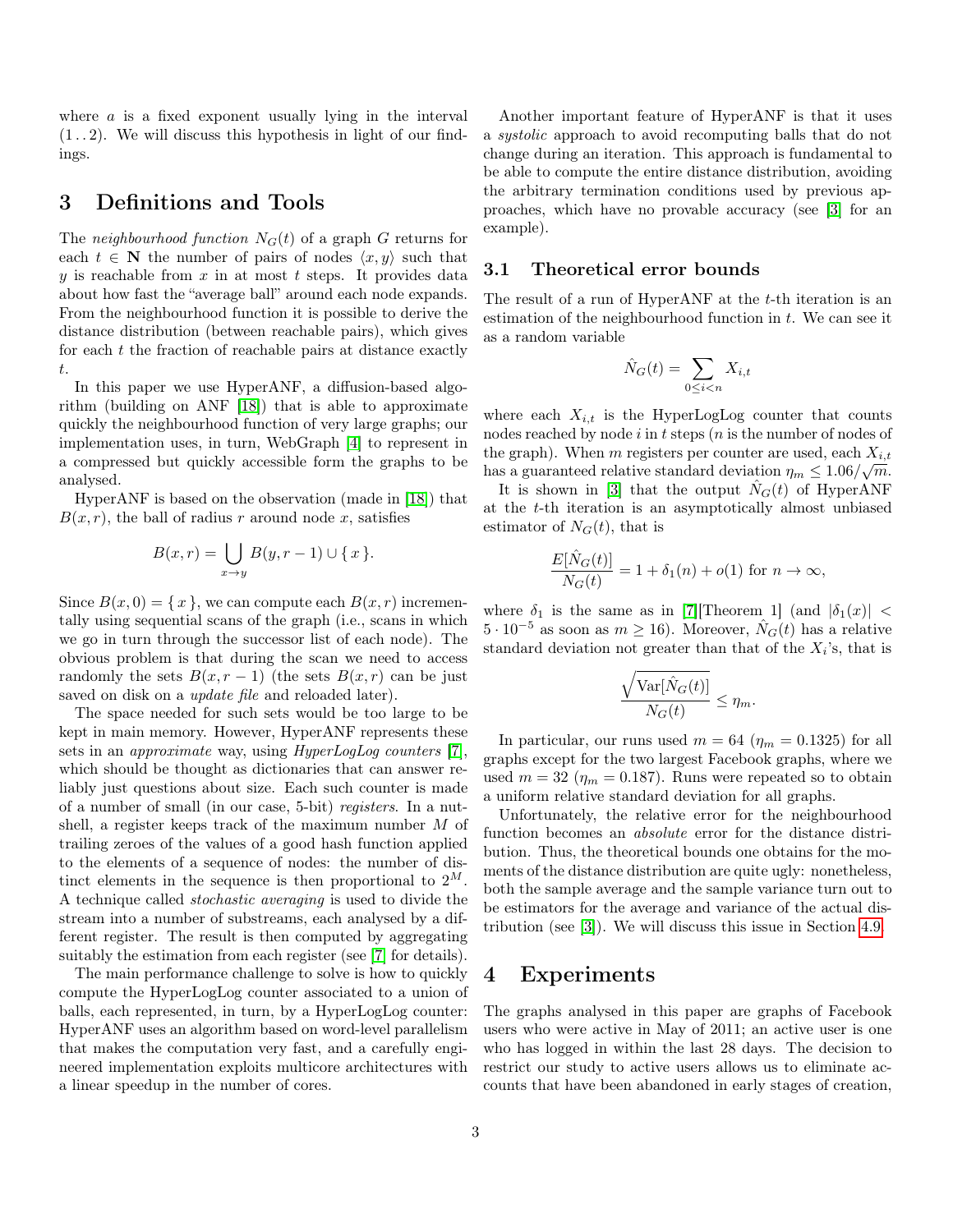and focus on accounts that plausibly represent actual individuals. In accordance with Facebook's data retention policies, historical user activity records are not retained, and historical graphs for each year were constructed by considering currently active users that were registered on January 1st of that year, along with those friendship edges that were formed prior that that date. The "current" graph is simply the graph of active users at the time when the experiments were performed (May 2011). The graph predates the existence of Facebook "subscriptions", a directed relationship feature introduced in August 2011, and also does not include "pages" (such as celebrities) that people may "like". For standard user accounts on Facebook there is a limit of 5 000 possible friends.

We decided to extend our experiments in two directions: regional and temporal. We thus analyse the entire Facebook  $graph(fb)$ , the USA subgraph  $(us)$ , the Italian subgraph  $(it)$ and the Swedish (se) subgraph. We also analysed a combination of the Italian and Swedish graph (itse) to check whether combining two regional but distant networks could significantly change the average distance, in the same spirit as in the original Milgram's experiment.[5](#page-3-0) For each graph we compute the distance distribution from 2007 up to today by performing several HyperANF runs, obtaining an estimate of values of neighbourhood function with relative standard deviation at most 5.8%: in several cases, however, we performed more runs, obtaining a higher precision. We report derived values (such as average distances) by the mean of the values computed on each run, and the associated sample standard deviation.

#### 4.1 Setup

The computations were performed on a 24-core machine with 72 GiB of memory and 1 TiB of disk space.[6](#page-3-1) The first task was to import the Facebook graph(s) into a compressed form for WebGraph [\[4\]](#page-11-1), so that the multiple scans required by HyperANF's diffusive process could be carried out relatively quickly. This part required some massaging of Facebook's internal IDs into a contiguous numbering: the resulting current fb graph (the largest we analysed) was compressed to 345 GB at 20 bits per arc, which is 86% of the informationtheoretical lower bound (log  $\binom{n^2}{m}$  $\binom{n^2}{m}$  bits, there *n* is the number of nodes and  $m$  the number of arcs).<sup>[7](#page-3-2)</sup> Whichever coding we

choose, for half of the possible graphs with  $n$  nodes and  $m$ arcs we need at least  $\log\binom{n^2}{m}$  $\binom{n^2}{m}$  bits per graph: the purpose of compression is precisely to choose the coding so to represent interesting graphs in a smaller space than that required by the bound.

To understand what is happening, we recall that Web-Graph uses the BV compression scheme [\[4\]](#page-11-1), which applies three intertwined techniques to the successor list of a node:

- successors are (partially) *copied* from previous nodes within a small window, if successors lists are similar enough;
- successors are intervalised, that is, represented by a left extreme and a length, if significant contiguous successor sequences appear;
- successors are *gap-compressed* if they pass the previous phases: instead of storing the actual successor list, we store the differences of consecutive successors (in increasing order) using instantaneous codes.

Thus, a graph compresses well when it exhibits *similarity* (nodes with near indices have similar successor lists) and locality (successor lists have small gaps).

The better-than-random result above (usually, randomly permuted graphs compressed with WebGraph occupy 10 − 20% more space than the lower bound) has most likely been induced by the renumbering process, as in the original stream of arcs all arcs going out from a node appeared consecutively; as a consequence, the renumbering process assigned consecutive labels to all yet-unseen successors (e.g., in the initial stages successors were labelled contiguously), inducing some locality.

It is also possible that the "natural" order for Facebook (essentially, join order) gives rise to some improvement over the information-theoretical lower bound because users often join the network at around the same time as several of their friends, which causes a certain amount of locality and similarity, as circle of friends have several friends in common.

We were interested in the first place to establish whether more locality could be induced by suitably permuting the graph using layered labelled propagation [\[2\]](#page-11-10) (LLP). This approach (which computes several clusterings with different levels of granularity and combines them to sort the nodes of a graph so to increase its locality and similarity) has recently led to the best compression ratios for social networks when combined with the BV compression scheme. An increase in compression means that we were able to partly understand the cluster structure of the graph.

We remark that each of the clusterings required by LLP is in itself a tour de force, as the graphs we analyse are almost two orders of magnitude larger than any network used for experiments in the literature on graph clustering. Indeed,

<span id="page-3-0"></span> ${}^{5}$ To establish geographic location, we use the users' *current* geo-IP location; this means, for example, that the users in the it-2007 graph are users who are today in Italy and were on Facebook on January 1, 2007 (most probably, American college students then living in Italy).

<span id="page-3-1"></span><sup>6</sup>We remark that the commercial value of such hardware is of the order of a few thousand dollars.

<span id="page-3-2"></span><sup>7</sup>Note that we measure compression with respect to the lower bound on arcs, as WebGraph stores directed graphs; however, with the additional knowledge that the graph is undirected, the lower bound should be applied to edges, thus doubling, in practice, the number of bits used.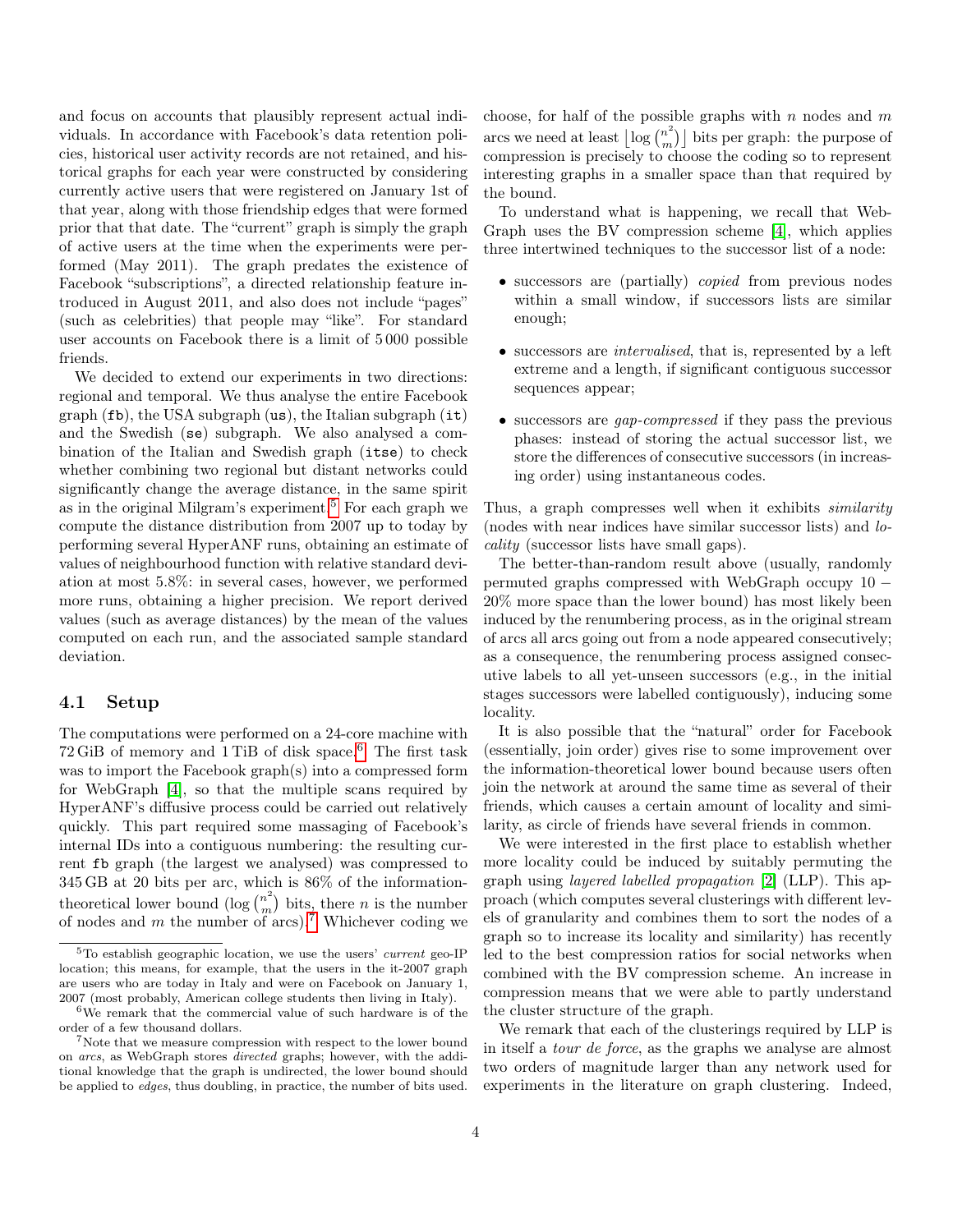|     | se                                                           | itse | us |
|-----|--------------------------------------------------------------|------|----|
|     | Original   14.8 (83%)   14.0 (86%)   15.0 (82%)   17.2 (82%) |      |    |
| LLP | $10.3(58\%)$   10.2 (63\%)   10.3 (56\%)   11.6 (56\%)       |      |    |

<span id="page-4-0"></span>Table 1: The number of bits per link and the compression ratio (with respect to the information-theoretical lower bound) for the current graphs (except fb) in the original order and for the same graphs permuted by layered label propagation [\[2\]](#page-11-10).



<span id="page-4-1"></span>Figure 1: The change in distribution of the logarithm of the gaps between successors when the current us graph is permuted by layered label propagation. See also Table [1.](#page-4-0)

applying LLP to the current us graph required 6.5 hours of computation on our hardware.

We applied layered labelled propagation and re-compressed our graphs (the current version), obtaining a significant improvement. In Table [1](#page-4-0) we show the results: we were able to reduce the graph size by 30%, which suggests that LLP has been able to discover several significant clusters.

The change in structure can be easily seen from Figure [1,](#page-4-1) where we show the distribution of the binary logarithm of gaps between successors for the current us graph.<sup>[8](#page-4-2)</sup> The smaller the gaps, the higher the locality. In the graph with renumbered Facebook IDs, the distribution is bimodal: there is a local maximum at  $1-2$ , showing that there is some locality, but the bulk of the probability mass is around 18–19, which is slightly less than the information-theoretical lower bound ( $\approx 21$ ).

In the graph permuted with LLP, however, the distribution radically changes: it is now (mostly) beautifully monotonically decreasing, with a small bump at 20, which testifies the existence of a small core of "randomness" in the graph that LLP was not able to tame.

Regarding similarity, we see an analogous phenomenon: the number of successors represented by copy has almost doubled, going from 11% to 21%. The last datum is in line with other social networks (web graphs, on the contrary, are extremely redundant and more than 80% of the successors are usually copied). Moreover, disabling copying altogether results in modest increase in size ( $\approx$  5%), again in line with other social networks, which suggests that for most applications it is better to disable copying at all to obtain faster random access.

The compression ratio is around 60%, which is slightly worse than other similar social networks, such as LiveJournal  $(55\%)$  or DBLP  $(40\%)$  [\[2\]](#page-11-10)<sup>[9](#page-4-3)</sup>. This might be due to several phenomena: First, our LLP runs were executed with only half the number or clusters, and for each cluster we restricted the number of iterations to just four, to make the whole execution of LLP feasible. Thus, our runs are capable of finding considerably less structure than the runs we had previously performed for other networks. Second, the number of nodes is much larger: there is some cost in writing down gaps (e.g., using  $\gamma$ ,  $\delta$  or  $\zeta$  codes) that is dependent on their absolute magnitude, and the lower bound does not take into account that cost.

#### 4.2 Running

Since most of the graphs, because of their size, had to be accessed by memory mapping, we decided to store all counters (both those for  $B(x, r - 1)$  and those for  $B(x, r)$ ) in main memory, to avoid eccessive  $I/O$ . The runs of HyperANF on the whole Facebook graph used 32 registers, so the space for counters was about 27 GiB (e.g., we could have analysed a graph with four times the number of nodes on the same hardware). A run on the current Facebook graph required about 20 hours, whereas on the current us graph it required about 4 hours. Note that this timings would scale linearly with an increase in the number of cores.

#### 4.3 General comments

In September 2006, Facebook was opened to non-college students: there was an instant surge in subscriptions, as our data shows. In particular, the it and se subgraphs from January 1, 2007 were highly disconnected, as shown by the incredibly low percentage of reachable pairs we estimate in Table [9.](#page-5-0) Even Facebook itself was rather disconnected, but all the data we compute stabilizes (with small oscillations)

<span id="page-4-2"></span><sup>8</sup>The timings and data for the fb graph will be reported in an updated version of the paper.

<span id="page-4-3"></span><sup>9</sup>The interested reader will find similar data for several type of networks at the LAW web site (http://law.dsi.unimi.it/).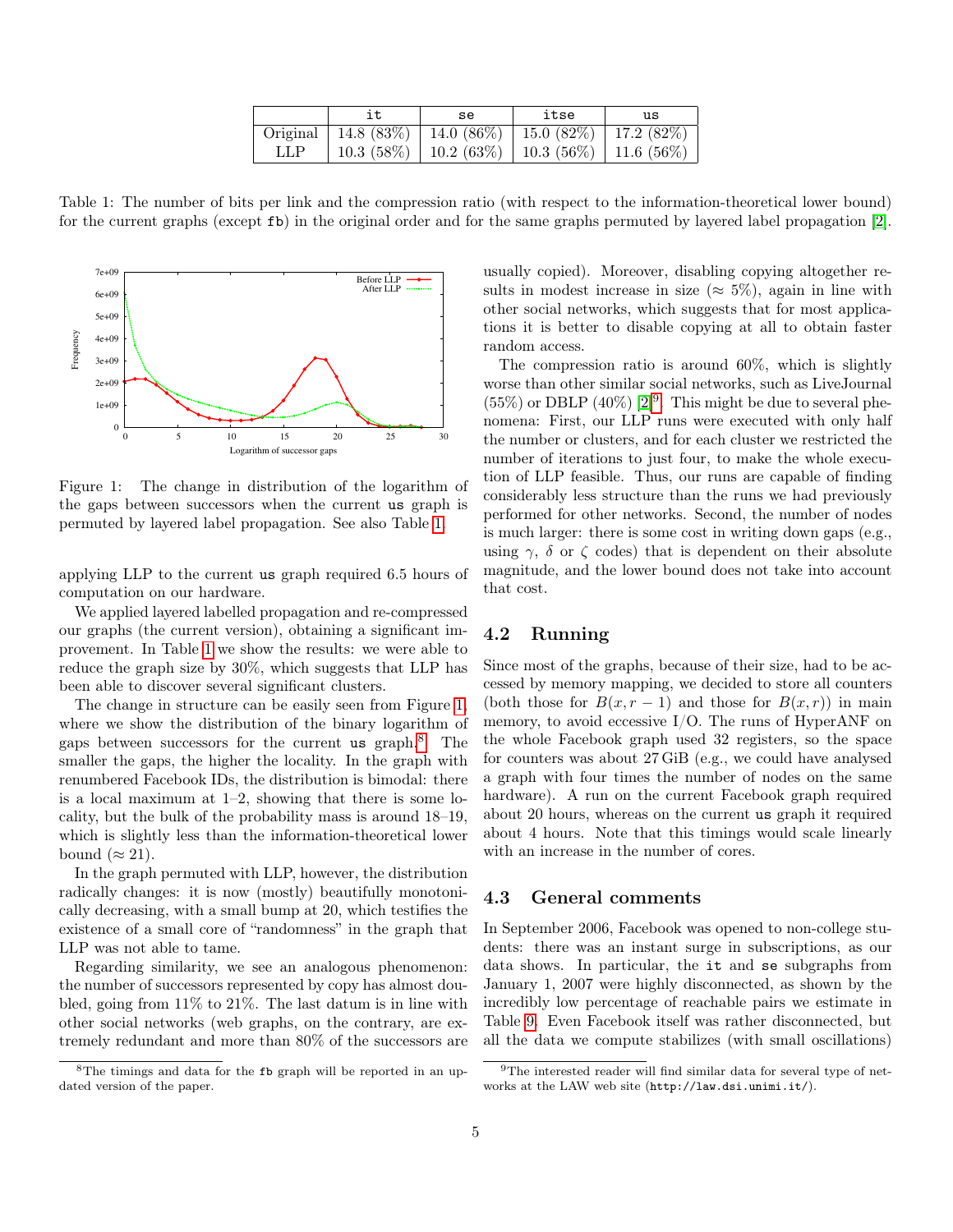

<span id="page-5-1"></span>Figure 2: The probability mass functions of the distance distributions of the current graphs (truncated at distance 10).

after 2009, with essentially all pairs reachable. Thus, we consider the data for 2007 and 2008 useful to observe the evolution of Facebook, but we do not consider them representative of the underlying human social-link structure.

|         | it     | se     | itse   | us     | fb     |
|---------|--------|--------|--------|--------|--------|
| 2007    | 1.31   | 3.90   | 1.50   | 119.61 | 99.50  |
| 2008    | 5.88   | 46.09  | 36.00  | 106.05 | 76.15  |
| 2009    | 50.82  | 69.60  | 55.91  | 111.78 | 88.68  |
| 2010    | 122.92 | 100.85 | 118.54 | 128.95 | 113.00 |
| 2011    | 198.20 | 140.55 | 187.48 | 188.30 | 169.03 |
| current | 226.03 | 154.54 | 213.30 | 213.76 | 190.44 |

<span id="page-5-2"></span>Table 4: Average degree of the datasets.

|      | it    | se    | itse  | us     | fb    |
|------|-------|-------|-------|--------|-------|
| 2007 | 0.04  | 10.23 | 0.19  | 100.00 | 68.02 |
| 2008 | 25.54 | 93.90 | 80.21 | 99.26  | 89.04 |

<span id="page-5-0"></span>Table 9: Percentage of reachable pairs 2007–2008.

#### 4.4 The distribution

Figure [2](#page-5-1) displays the probability mass functions of the current graphs. We will discuss later the variation of the average distance and spid, but qualitatively we can immediately distinguish the regional graphs, concentrated around distance



<span id="page-5-5"></span>Figure 3: The average distance graph. See also Table [6.](#page-7-0)

four, and the whole Facebook graph, concentrated around distance five. The distributions of it and se, moreover, have significantly less probability mass concentrated on distance five than itse and us,

The variance data (Table [7](#page-8-1) and Figure [4\)](#page-9-0) are quite difficult to interpret: the more striking datum is the consistent fall of the variance for the fb graph since 2010.

#### 4.5 Average degree and density

Table [4](#page-5-2) shows the relatively quick growth in time of the average degree of all graphs we consider. The more users join the network, the more existing friendship links are uncovered. In Figure [6](#page-9-1) we show a loglog-scaled plot of the same data: with the small set of points at our disposal, it is difficult to draw reliable conclusions, but we are not always observing the power-law behaviour suggested in [\[13\]](#page-11-8): see, for instance, the change of the slope for the us graph.<sup>[10](#page-5-3)</sup>

The *density* of the network, on the contrary, decreases.<sup>[11](#page-5-4)</sup> In Figure [5](#page-9-2) we plot the density (number of edges divided by number of nodes) of the graphs against the number of nodes (see also Table [5\)](#page-7-1). There is some initial alternating

<span id="page-5-3"></span> $^{10}\mathrm{We}$  remind the reader that on a log-log plot almost anything "looks like" a straight line. The quite illuminating examples shown in [\[14\]](#page-11-11), in particular, show that goodness-of-fit tests are essential.

<span id="page-5-4"></span><sup>&</sup>lt;sup>11</sup>We remark that the authors of [\[13\]](#page-11-8) call *densification* the increase of the average degree, in contrast with established literature in graph theory, where density is the fraction of edges with respect to all possible edges (e.g.,  $2m/(n(n-1))$ ). We use "density", "densification" and "sparsification" in the standard sense.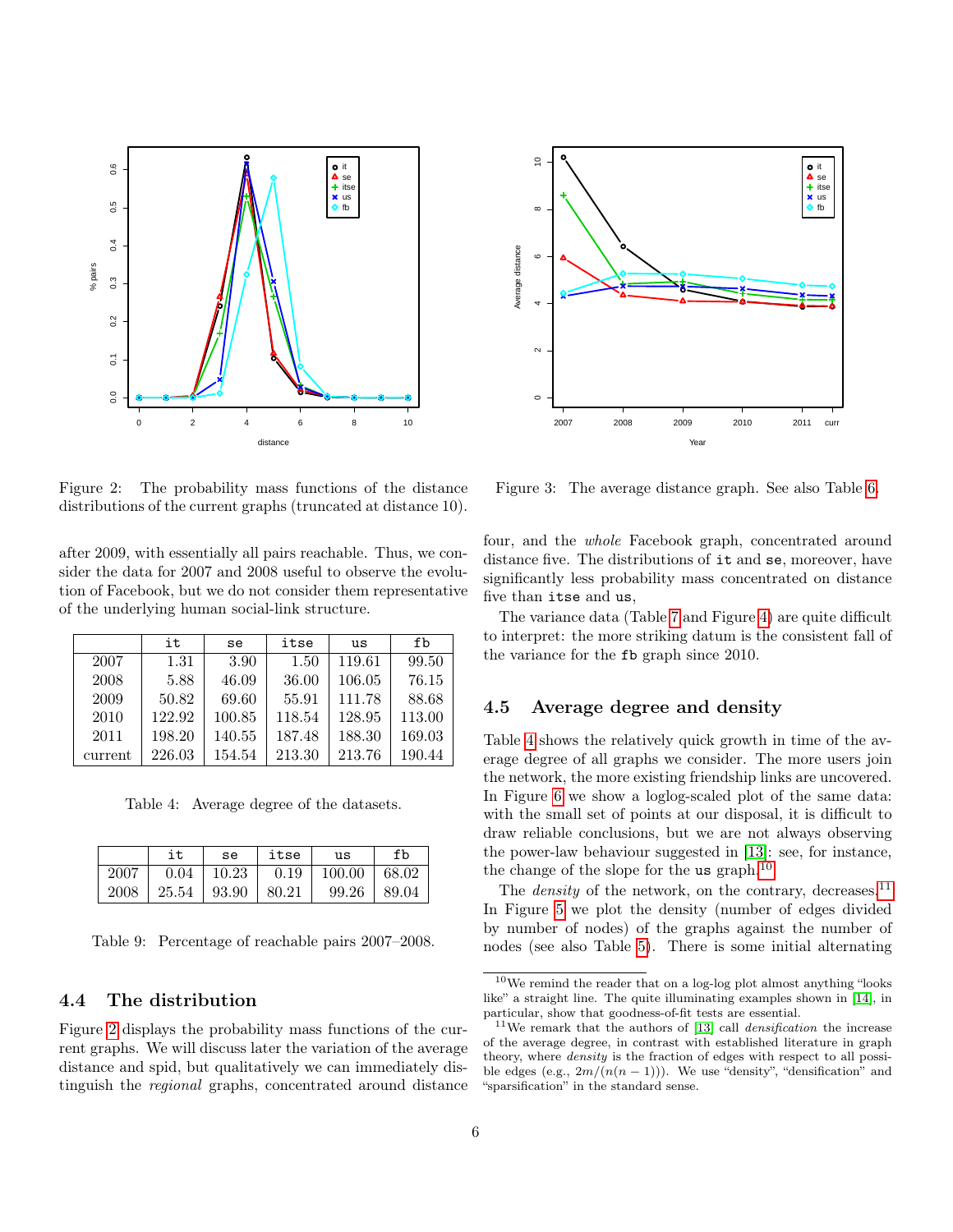|         | it                            | se              | itse                          | us               | fb               |
|---------|-------------------------------|-----------------|-------------------------------|------------------|------------------|
| 2007    | $159.8\,\mathrm{K}$ (105.0 K) | 11.2K(21.8K)    | $172.1\,\mathrm{K}$ (128.8 K) | 8.8 M (529.3 M)  | 13.0 M (644.6 M) |
| 2008    | 335.8 K (987.9 K)             | 1.0 M (23.2 M)  | 1.4 M (24.3 M)                | 20.1 M (1.1 G)   | 56.0 M (2.1 G)   |
| 2009    | 4.6 M (116.0 M)               | 1.6 M (55.5 M)  | 6.2 M (172.1 M)               | 41.5 M (2.3 G)   | 139.1 M (6.2 G)  |
| 2010    | 11.8 M (726.9 M)              | 3.0 M (149.9 M) | 14.8 M (878.4 M)              | 92.4 M (6.0 G)   | 332.3 M (18.8 G) |
| 2011    | 17.1 M (1.7 G)                | 4.0 M (278.2 M) | 21.1 M (2.0 G)                | 131.4 M (12.4 G) | 562.4 M (47.5 G) |
| current | 19.8 M (2.2 G)                | 4.3 M (335.7 M) | 24.1 M (2.6 G)                | 149.1 M (15.9 G) | 721.1 M (68.7 G) |

Table 2: Number of nodes and friendship links of the datasets. Note that each friendship link, being undirected, is represented by a pair of symmetric arcs.

|         | it               | se               | itse    | us                 | fb               |
|---------|------------------|------------------|---------|--------------------|------------------|
| 2007    | 387.0K           | 51.0K            | 461.9K  | 1.8 <sub>G</sub>   | 2.3 <sub>G</sub> |
| 2008    | 3.9 <sub>M</sub> | 96.7 M           | 107.8 M | 4.0 G              | 9.2G             |
| 2009    | 477.9 M          | 227.5 M          | 840.3M  | 9.1 <sub>G</sub>   | 28.7 G           |
| 2010    | 3.6 <sub>G</sub> | 623.0 M          | 4.5 G   | 26.0 G             | 93.3 G           |
| 2011    | 8.0 G            | 1.1 <sub>G</sub> | 9.6G    | 53.6 <sub>G</sub>  | 238.1 G          |
| current | 8.3 G            | 1.2 <sub>G</sub> | 9.7G    | $68.5\,\mathrm{G}$ | 344.9 G          |

Table 3: Size in bytes of the datasets.

Lower bounds from HyperANF runs

|                | it | se | itse | us | fb |  |  |
|----------------|----|----|------|----|----|--|--|
| 2007           | 42 | 18 | 42   | 14 | 15 |  |  |
| 2008           | 29 | 18 | 25   | 18 | 17 |  |  |
| 2009           | 22 | 17 | 18   | 17 | 16 |  |  |
| 2010           | 19 | 20 | 20   | 20 | 16 |  |  |
| 2011           | 18 | 21 | 18   | 19 | 36 |  |  |
| current        | 20 | 20 | 20   | 21 | 59 |  |  |
| Exact diameter |    |    |      |    |    |  |  |
| current        | 25 | 23 | 27   | 30 |    |  |  |

<span id="page-6-2"></span>Table 10: Lower bounds for the diameter of all graphs, and exact values for the current graphs computed using the double-sweep-fringe algorithm.

behaviour, but on the more complete networks (fb and us) the trend in sparsification is very evident.

Geographical concentration, however, increases density: in Figure [5](#page-9-2) we can see the lines corresponding to our regional graphs clearly ordered by geographical concentration, with the fb graph in the lowest position.

#### 4.6 Average distance

The results concerning average distance are displayed in Fig-ure [3](#page-5-5) and Table [6.](#page-7-0) The average distance<sup>[12](#page-6-0)</sup> on the Facebook current graph is 4.74: on average, four degrees of separation are enough![13](#page-6-1) Moreover, a closer look at the distribution shows that 92% of the reachable pairs of individuals are at distance five or less.

We note that both on the it and se graphs we find a significantly lower, but similar value. We interpret this result as telling us that the average distance is actually dependent on the geographical closeness of users, more than on the actual size of the network. This is confirmed by the higher average distance of the itse graph.

During the fastest growing years of Facebook our graphs show a quick decrease in the average distance, which however appears now to be stabilizing. This is not surprising, as "shrinking diameter" phenomena are always observed when a large network is "uncovered", in the sense that we look at larger and larger induced subgraphs of the underlying global human network. At the same time, as we already remarked, density was going down steadily. We thus see the small-world phenomenon fully at work: a smaller fraction of arcs connecting the users, but nonetheless a lower average distance.

To make more concrete the "degree of separation" idea, in Table [11](#page-9-3) we show the percentage of reachable pairs *within* 

<span id="page-6-0"></span> $12$ In some previous literature (e.g., [\[13\]](#page-11-8)), the 90% percentile (possibly with some interpolation) of the distance distribution, called *effective* diameter, has been used in place of the average distance. Having at our

disposal tools that can compute easily the average distance, which is a parameterless, standard feature of a distribution, we prefer to stick to it. Experimentally, on web and social graphs the average distance is about two thirds of the effective diameter plus one [\[3\]](#page-11-0). Moreover, unless linear interpolation is applied, the sampled effective diameter is not an estimator of the effective diameter.

<span id="page-6-1"></span><sup>13</sup>Note that both Karinthy and Guare had in mind the maximum, not the average number of degrees, so they were actually upper bounding the diameter.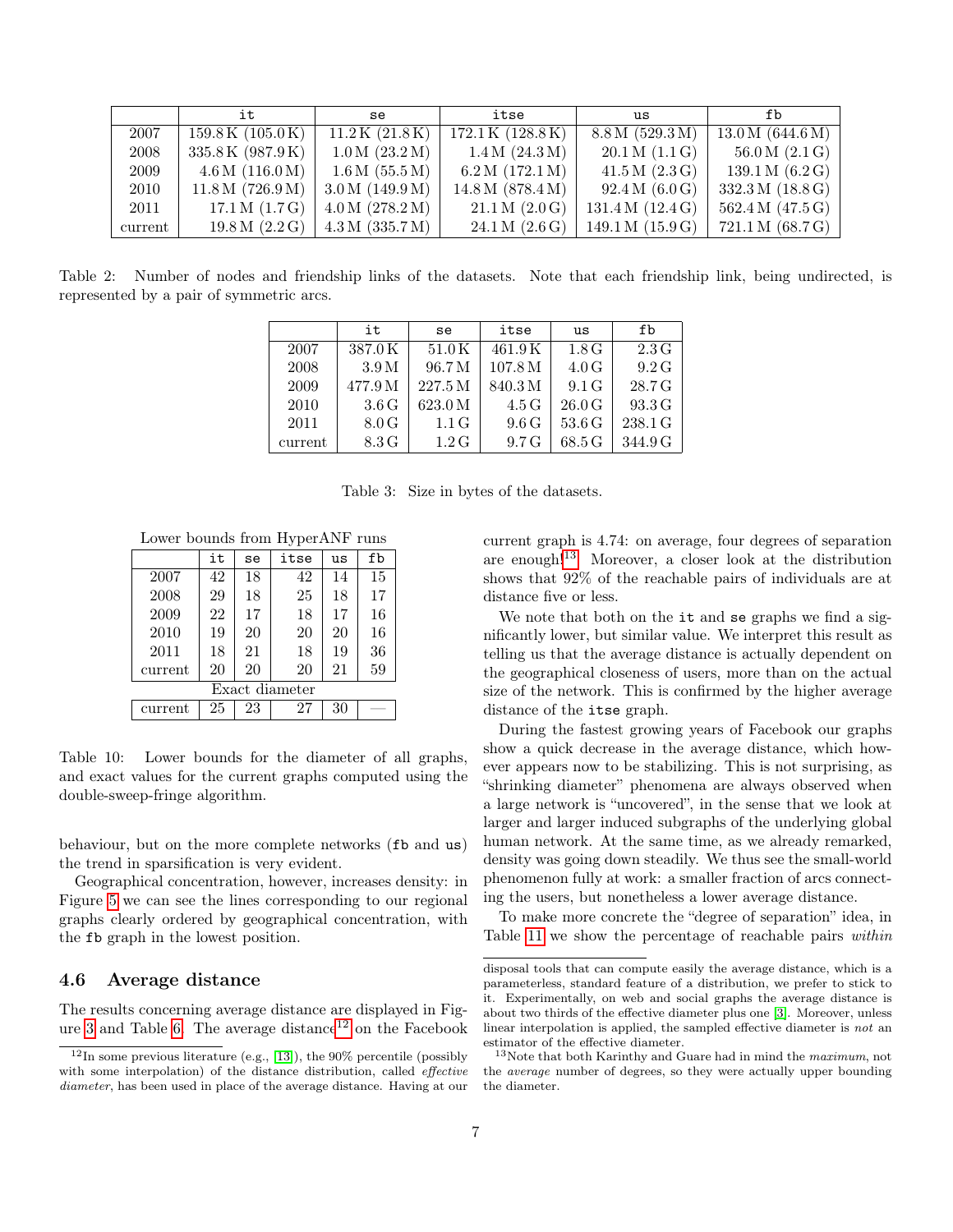|         | it.       | se        | itse      | us          | fb        |
|---------|-----------|-----------|-----------|-------------|-----------|
| 2007    | 8.224E-06 | 3.496E-04 | 8.692E-06 | 1.352E-05   | 7.679E-06 |
| 2008    | 1.752E-05 | 4.586E-05 | 2.666E-05 | 5.268E-06   | 1.359E-06 |
| 2009    | 1.113E-05 | 4.362E-05 | 9.079E-06 | $2.691E-06$ | 6.377E-07 |
| 2010    | 1.039E-05 | 3.392E-05 | 7.998E-06 | 1.395E-06   | 3.400E-07 |
| 2011    | 1.157E-05 | 3.551E-05 | 8.882E-06 | 1.433E-06   | 3.006E-07 |
| current | 1.143E-05 | 3.557E-05 | 8.834E-06 | 1.434E-06   | 2.641E-07 |

<span id="page-7-1"></span>Table 5: Density of the datasets.

|         | it                 | se                | itse              | us                | fb                  |
|---------|--------------------|-------------------|-------------------|-------------------|---------------------|
| 2007    | $10.24~(\pm 0.58)$ | 5.94 $(\pm 0.21)$ | 8.61 $(\pm 0.43)$ | 4.31 $(\pm 0.06)$ | 4.44 $(\pm 0.10)$   |
| 2008    | 6.45 $(\pm 0.11)$  | 4.36 $(\pm 0.08)$ | 4.84 $(\pm 0.15)$ | 4.74 $(\pm 0.07)$ | 5.28 $(\pm 0.08)$   |
| 2009    | 4.60 $(\pm 0.06)$  | 4.11 $(\pm 0.04)$ | 4.94 $(\pm 0.06)$ | 4.73 $(\pm 0.06)$ | 5.26 $(\pm 0.09)$   |
| 2010    | 4.10 $(\pm 0.06)$  | 4.07 $(\pm 0.04)$ | 4.43 $(\pm 0.10)$ | 4.64 $(\pm 0.05)$ | $5.06 \ (\pm 0.04)$ |
| 2011    | 3.88 $(\pm 0.04)$  | 3.91 $(\pm 0.04)$ | 4.17 $(\pm 0.06)$ | 4.37 $(\pm 0.04)$ | 4.78 $(\pm 0.11)$   |
| current | 3.89 $(\pm 0.07)$  | 3.89 $(\pm 0.09)$ | 4.16 $(\pm 0.04)$ | 4.32 $(\pm 0.04)$ | 4.74 $(\pm 0.06)$   |

<span id="page-7-0"></span>Table 6: The average distance  $(\pm$  sample standard deviation). See also Figure [3](#page-5-5) and [7.](#page-10-0)

the ceiling of the average distance (note, again, that it is the percentage relatively to the reachable pairs): for instance, in the current Facebook graph 92% of the pairs of reachable users are within distance five—four degrees of separation.

#### 4.7 Spid

The spid is the index of dispersion  $\sigma^2/\mu$  (a.k.a. variance-tomean ratio) of the distance distribution. Some of the authors proposed the spid [\[3\]](#page-11-0) as a measure of the "webbiness" of a social network. In particular, networks with a spid larger than one should be considered "web-like", whereas networks with a spid smaller than one should be considered "properly social". We recall that a distribution is called under- or over-dispersed depending on whether its index of dispersion is smaller or larger than 1 (e.g., variance smaller or larger than the average distance), so a network is considered properly social or not depending on whether its distance distribution is underor over-dispersed.

The intuition behind the spid is that "properly social" networks strongly favour short connections, whereas in the web long connection are not uncommon. As we recalled in the introduction, the starting point of the paper was the question "What is the spid of Facebook"? The answer, confirming the data we gathered on different social networks in [\[3\]](#page-11-0), is shown in Table [8.](#page-8-2) With the exception of the highly disconnected regional networks in 2007–2008, the spid is well below one.

Interestingly, across our collection of graphs we can confirm that there is in general little correlation between the average distance and the spid: Kendall's  $\tau$  is  $-0.0105$ ; graphical evidence of this fact can be seen in the scatter plot shown in Figure [7.](#page-10-0)

If we consider points associated with a single network, though, there appears to be some correlation between average distance and spid, in particular in the more connected networks (the values for Kendall's  $\tau$  are all above 0.6, except for se). However, this is just an artifact, as the correlation between spid and average distance is inverse (larger average distance, smaller spid). What is happening is that in this case the variance (see Table [7\)](#page-8-1) is changing in the same direction: distances are smaller (which would imply a larger spid) but even more concentrated. Figure [8](#page-10-1) displays the mild inverse correlation between average distance and variance in the graphs we analyse: as a network gets tighter, its distance distribution gets less concentrated.

#### 4.8 Diameter

HyperANF cannot provide exact results about the diameter: however, the number of steps of a run is necessarily a lower bound for the diameter of the graph (the set of registers can stabilize before a number of iterations equal to the diameter because of hash collisions, but never after). While there are no statistical guarantees on this datum, in Table [10](#page-6-2) we report these maximal observations as lower bounds that differ significantly between regional graphs and the overall Facebook graph—there are people that are significantly more "far apart" in the world than in a single nation.<sup>[14](#page-7-2)</sup>

<span id="page-7-2"></span><sup>14</sup>Incidentally, as we already remarked, this is the measure that Karinthy and Guare actually had in mind.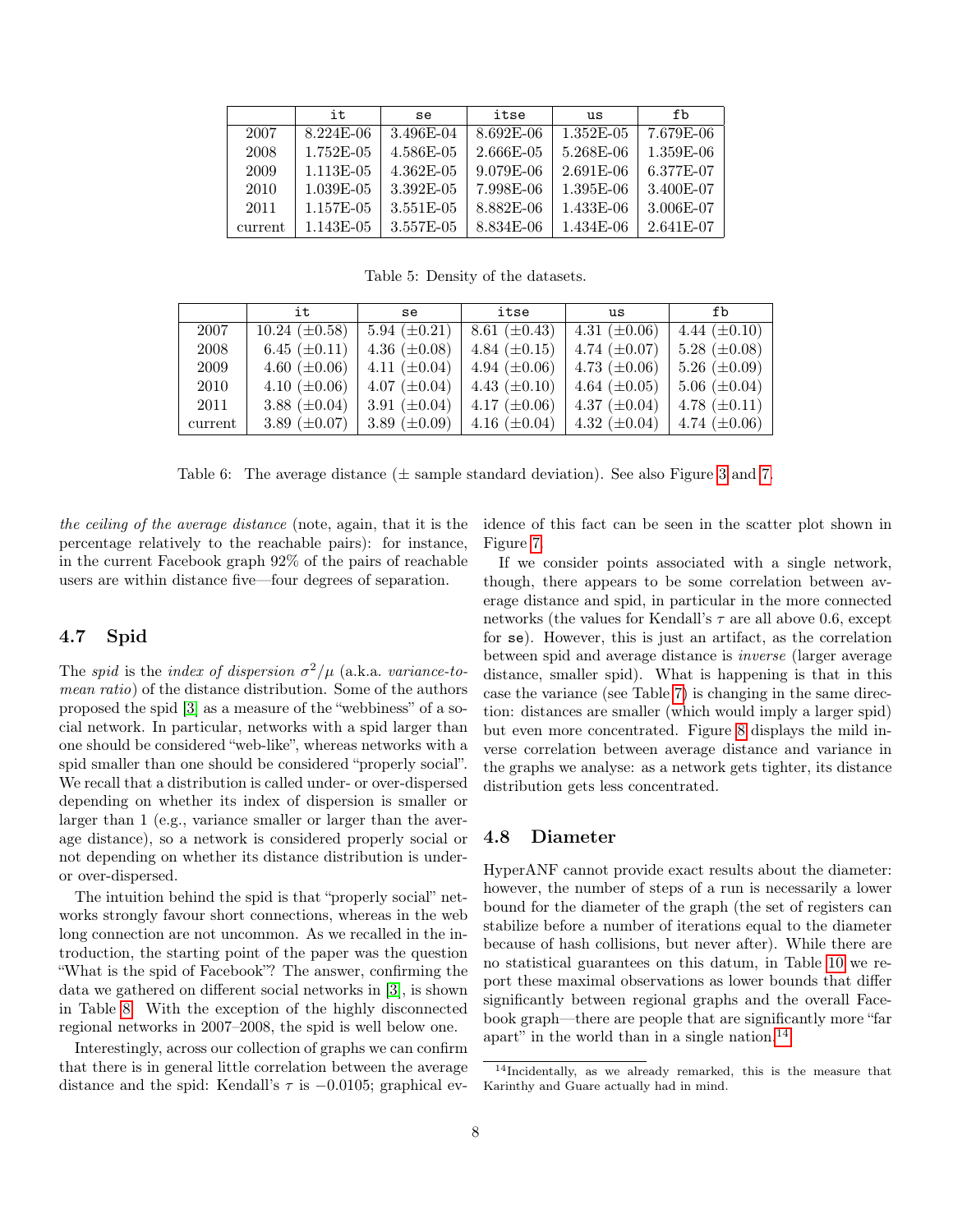|         | it                                     | se                | itse                                            | us                | fb                |
|---------|----------------------------------------|-------------------|-------------------------------------------------|-------------------|-------------------|
| 2007    | 32.19 $(\pm 4.41)$   3.87 $(\pm 0.39)$ |                   | 16.31 $(\pm 2.74)$   0.52 $(\pm 0.04)$          |                   | $0.64~(\pm 0.06)$ |
| 2008    | 3.76 $(\pm 0.58)$                      | $0.69~(\pm 0.13)$ | 1.69 $(\pm 0.41)$                               | $0.81~(\pm 0.06)$ | $0.85~(\pm 0.09)$ |
| 2009    | $0.64~(\pm 0.12)$                      | $0.56~(\pm 0.06)$ | $0.83 \ (\pm 0.07) \ \   \ \ 0.61 \ (\pm 0.05)$ |                   | $0.68~(\pm 0.14)$ |
| 2010    | $0.39~(\pm 0.05)$                      | $0.50~(\pm 0.06)$ | $0.63 \ (\pm 0.08) \ \   \ \ 0.53 \ (\pm 0.07)$ |                   | $0.52~(\pm 0.03)$ |
| 2011    | $0.38~(\pm 0.09)$                      | $0.51~(\pm 0.09)$ | $0.61~(\pm 0.06)$                               | $0.39~(\pm 0.04)$ | $0.40~(\pm 0.07)$ |
| current | $0.42~(\pm 0.09)$                      | $0.50~(\pm 0.11)$ | $0.57 \ (\pm 0.04) \ \   \ \ 0.40 \ (\pm 0.04)$ |                   | $0.40~(\pm 0.04)$ |

Table 7: The variance of the distance distribution ( $\pm$  sample standard deviation). See also Figure [4.](#page-9-0)

<span id="page-8-1"></span>

|         | it                | se                                | itse                    | us                                                              | fb |
|---------|-------------------|-----------------------------------|-------------------------|-----------------------------------------------------------------|----|
| 2007    | 3.14 $(\pm 0.28)$ | $0.65~(\pm 0.05)$                 | 1.89 $(\pm 0.25)$       | $\vert 0.12 \ (\pm 0.01) \ \vert 0.14 \ (\pm 0.01) \ \vert$     |    |
| 2008    | $0.58~(\pm 0.08)$ | $0.16~(\pm 0.03)$                 | $0.35~(\pm 0.07)$       | $\vert 0.17 (\pm 0.01) \vert 0.16 (\pm 0.02) \vert$             |    |
| 2009    | $0.14~(\pm 0.02)$ | $0.14~(\pm 0.01)$                 | $0.17~(\pm 0.01)$       | $\vert 0.13 \ (\pm 0.01) \ \vert 0.13 \ (\pm 0.02)$             |    |
| 2010    | $0.10~(\pm 0.01)$ | $0.12~(\pm 0.01)$                 | $\pm 0.14 \ (\pm 0.02)$ | $0.11 \ (\pm 0.01)$   $0.10 \ (\pm 0.01)$                       |    |
| 2011    | $0.10~(\pm 0.02)$ | $0.13~(\pm 0.02)$                 | $0.15~(\pm 0.01)$       | $\vert 0.09 \ (\pm 0.01) \ \vert 0.08 \ (\pm 0.01) \ \vert$     |    |
| current | $0.11~(\pm 0.02)$ | $\vert 0.13 \ (\pm 0.02) \ \vert$ |                         | $0.14 \ (\pm 0.01)$   $0.09 \ (\pm 0.01)$   $0.08 \ (\pm 0.01)$ |    |

<span id="page-8-2"></span>Table 8: The index of dispersion of distances, a.k.a. spid  $(\pm$  sample standard deviation). See also Figure [7.](#page-10-0)

To corroborate this information, we decided to also approach the problem of computing the exact diameter directly, although it is in general a daunting task: for very large graphs matrix-based algorithms are simply not feasible in space, and the basic algorithm running  $n$  breadth-first visits is not feasible in time. We thus implemented a highly parallel version of the double-sweep-fringe heuristic algorithm proposed in [\[5\]](#page-11-12) (extending the ideas in [\[16\]](#page-12-5)) for undirected graphs.

The basic idea is as follows: consider some node  $x$ , and find (by a breadth-first visit) a node  $y$  farthest from  $x$ . Find now a node z farthest from y:  $d(y, z)$  is a (usually very good) lower bound on the diameter, and actually it is the diameter if the graph is a tree (this is the "double sweep" algorithm).

We now consider a node  $c$  halfway between  $y$  and  $z$ : such a node is "in the middle of the graph" (actually, it would be a *center* if the graph was a tree), so if  $h$  is the eccentricy of c (the distance of the farthest node from c) we expect  $2h$  to be a good upper bound for the diameter.

If our upper and lower bound match, we are finished. Otherwise, we consider the fringe: the nodes at distance exactly  $h$  from  $c$ . Clearly, if  $M$  is the maximum of the eccentricities of the nodes in the fringe, max $\{2(h-1), M\}$  is a new (and hopefully improved) upper bound. We can iterate the process until no more progress can be made, and then restart the process with a new node x. At each step we obtain better and better upper and lower bounds, and we stop when they match.

Our implementation uses a multicore breadth-first visit: the queue of nodes at distance d is segmented into small blocks handled by each core. At the end of a round, we have computed the queue of nodes at distance  $d + 1$ . Our implementation was able to discover the diameter of the current us graph (which fits into main memory, thanks to LLP compression) in about twenty minutes.[15](#page-8-3)

The values reported in Table [10](#page-6-2) confirm what we discovered using the approximate data provided by the length of HyperANF runs, and suggest that while the distribution has a low average distance and it is quite concentrated, there are nonetheless (rare) pairs of nodes that are much farther apart.

#### <span id="page-8-0"></span>4.9 Precision

As already discussed in [\[3\]](#page-11-0), it is very difficult to obtain strong theoretical bounds on data derived from the distance distribution. The problem is that when passing from the neighbourhood function to the distance distribution, the relative error bound becomes an absolute error bound: since the distance distribution attains very small values (in particular in its tail), there is a concrete risk of incurring significant errors when computing the average distance or other statistics. On the other hand, the distribution of derived data is extremely concentrated [\[3\]](#page-11-0).

There is, however, a clear empirical explanation of the unexpected accuracy of our results that is evident from an analysis of the evolution of the empirical relative error of a run on a social network. We show an example in Figure [9.](#page-10-2)

• In the very first steps, all counters contain essentially disjoint sets; thus, they behave as independent random

<span id="page-8-3"></span><sup>15</sup>The current fb graph did not fit in main memory, which severally restricts the performance of the double-sweep-fringe algorithm, and so we do not report its diameter.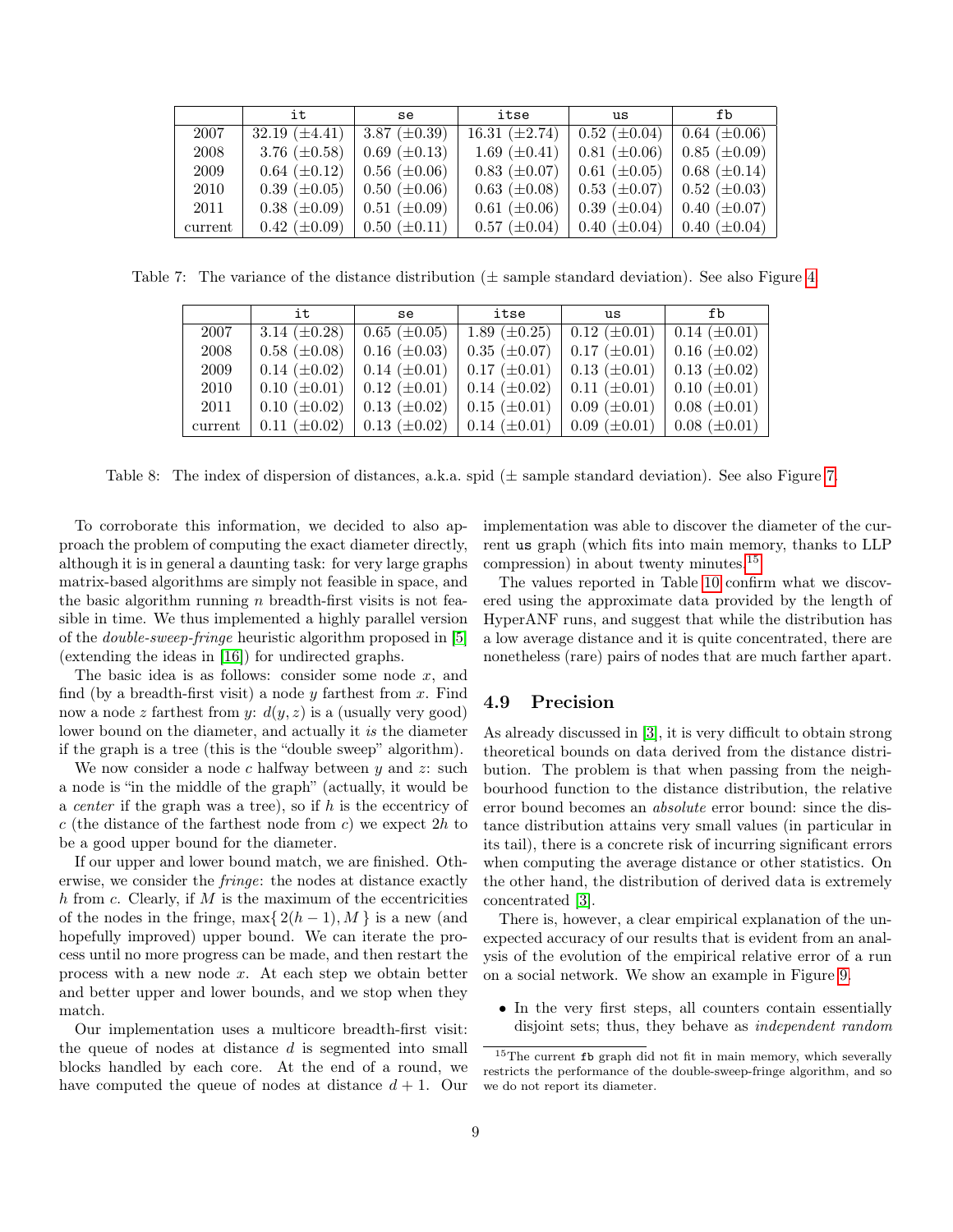|         | it          | se         | itse       | us         | fb         |
|---------|-------------|------------|------------|------------|------------|
| 2007    | $65\%$ (11) | $64\%$ (6) | $68\%$ (9) | $95\%$ (5) | $91\%$ (5) |
| 2008    | $77\%$ (7)  | $93\%$ (5) | $77\%$ (5) | $83\%$ (5) | $91\%$ (6) |
| 2009    | $90\% (5)$  | $96\%$ (5) | $75\%$ (5) | $86\%$ (5) | $94\%$ (6) |
| 2010    | $98\%$ (5)  | $97\%$ (5) | $91\%$ (5) | $91\%$ (5) | $98\%$ (6) |
| 2011    | $90\%$ (4)  | $86\%$ (4) | $95\%$ (5) | $97\%$ (5) | $90\%$ (5) |
| current | 88\% (4)    | $86\%$ (4) | $97\%$ (5) | $97\%$ (5) | $92\%$ (5) |

<span id="page-9-3"></span>Table 11: Percentage of reachable pairs within the ceiling of the average distance (shown between parentheses).



<span id="page-9-0"></span>Figure 4: The graph of variances of the distance distributions. See also Table [7.](#page-8-1)

variables, and under this assumption their relative error should be significantly smaller than expected: indeed, this is clearly visible from Figure [9.](#page-10-2)

- In the following few steps, the distribution reaches its highest value. The error oscillates, as counters are now significantly dependent from one another, but in this part the actual value of the distribution is rather large, so the absolute theoretical error turns out to be rather good.
- Finally, in the tail each counter contains a very large subset of the reachable nodes: as a result, all counters behave in a similar manner (as the hash collisions are essentially the same for every counter), and the relative error stabilises to an almost fixed value. Because of this stabilisation, the relative error on the neighbourhood function transfers, in practice, to a relative error on the distance distribution. To see why this happen,



<span id="page-9-2"></span>Figure 5: A plot correlating number of nodes to graph density (for the graph from 2009 on).



<span id="page-9-1"></span>Figure 6: A plot correlating number of nodes to the average degree (for the graphs from 2009 on).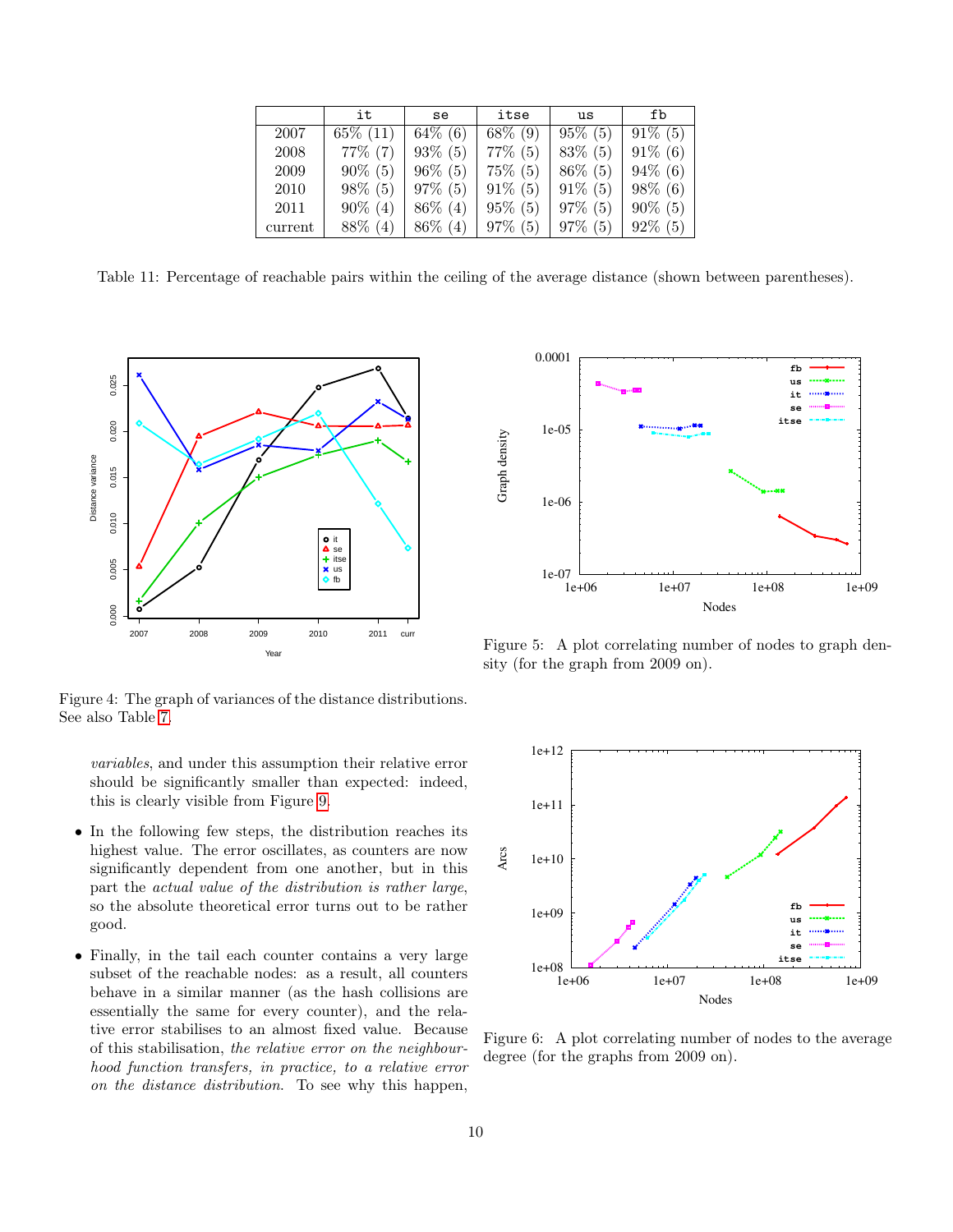

<span id="page-10-0"></span>Figure 7: A scatter plot showing the (lack of) correlation between the average distance and the spid.



<span id="page-10-1"></span>Figure 8: A scatter plot showing the mild inverse correlation between the average distance and the variance.



<span id="page-10-2"></span>Figure 9: The evolution of the relative error in a Hyper-ANF computation with relative standard deviation 9.25% on a small social network (dblp-2010).

observe the behaviour of the variation of the relative error, which is quite erratic initially, but then converges quickly to zero. The variation is the only part of the relative error that becomes an absolute error when passing to the distance distribution, so the computation on the tail is much more accurate than what the theoretical bound would imply.

We remark that our considerations remain valid for any diffusion-based algorithm using approximate, statistically dependent counters (e.g., ANF [\[18\]](#page-12-1)).

## 5 Conclusions

In this paper we have studied the largest electronic social network ever created ( $\approx 721$  million active Facebook users and their  $\approx 69$  billion friendship links) from several viewpoints.

First of all, we have confirmed that layered labelled propagation [\[2\]](#page-11-10) is a powerful paradigm for increasing locality of a social network by permuting its nodes. We have been able to compress the us graph at 11.6 bits per link—56% of the information-theoretical lower bound, similarly to other, much smaller social networks.

We then analysed using HyperANF the complete Facebook graph and 29 other graphs obtained by restricting geographically or temporally the links involved. We have in fact carried out the largest Milgram-like experiment ever performed. The average distance of Facebook is 4.74, prompting the title of our paper. The spid of Facebook is 0.08, well below one, as expected for a social network. Geographically restricted networks have a smaller average distance, as it happened in Milgram's original experiment. Overall, these results help paint the picture of what the Facebook social graph looks like. As expected, it is a small-world graph, with short paths between many pairs of nodes. However, the high degree of compressibility and the study of geographically limited subgraphs show that geography plays a huge role in forming the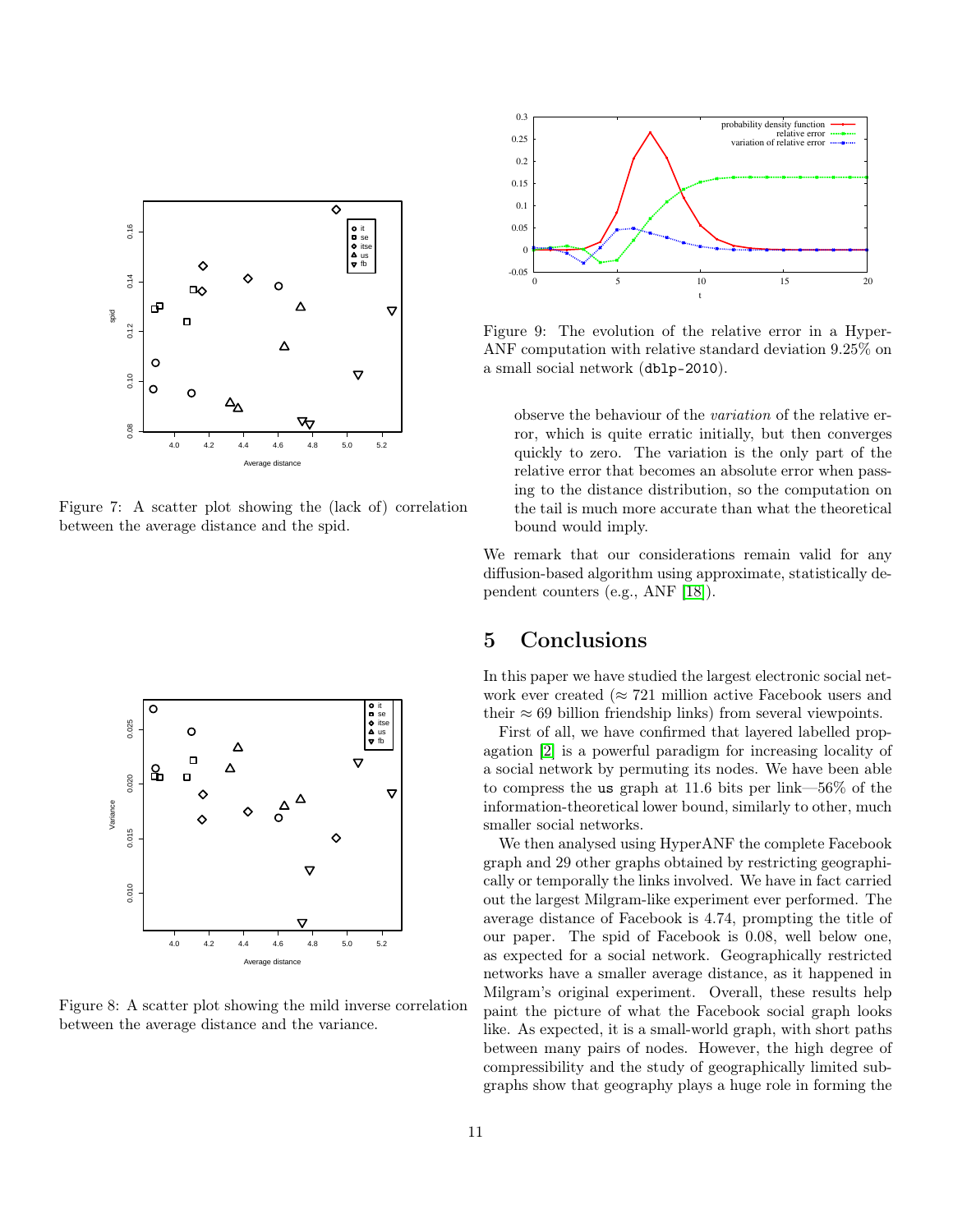overall structure of network. Indeed, we see in this study, as well as other studies of Facebook [\[1\]](#page-11-13) that, while the world is connected enough for short paths to exist between most nodes, there is a high degree of locality induced by various externalities, geography chief amongst them, all reminiscent of the model proposed in [\[10\]](#page-11-14).

When Milgram first published his results, he in fact offered two opposing interpretations of what 'six degrees of separation' actually meant. On the one hand, he observed that such a distance is considerably smaller than what one would naturally intuit. But at the same time, Milgram noted that this result could also be interpreted to mean that people are on average five 'worlds apart': "when we speak of five intermediaries, we are talking about an enormous psychological distance between the starting and target points, a distance which seems small only because we customarily regard 'five' as a small manageable quantity. We should think of the two points as being not five persons apart, but 'five circles of acquaintances' apart—five 'structures' apart." [\[17\]](#page-12-0). From this gloomier perspective, it is reassuring to see that our findings show that people are in fact only four world apart, and not five: when considering another person in the world, a friend of your friend knows a friend of their friend, on average.

## References

- <span id="page-11-13"></span>[1] Lars Backstrom, Eric Sun, and Cameron Marlow. Find me if you can: improving geographical prediction with social and spatial proximity. In Proceedings of the 19th international conference on World wide web, pages 61– 70. ACM, 2010.
- <span id="page-11-10"></span>[2] Paolo Boldi, Marco Rosa, Massimo Santini, and Sebastiano Vigna. Layered label propagation: A multiresolution coordinate-free ordering for compressing social networks. In Sadagopan Srinivasan, Krithi Ramamritham, Arun Kumar, M. P. Ravindra, Elisa Bertino, and Ravi Kumar, editors, Proceedings of the 20th international conference on World Wide Web, pages 587–596. ACM, 2011.
- <span id="page-11-0"></span>[3] Paolo Boldi, Marco Rosa, and Sebastiano Vigna. HyperANF: Approximating the neighbourhood function of very large graphs on a budget. In Sadagopan Srinivasan, Krithi Ramamritham, Arun Kumar, M. P. Ravindra, Elisa Bertino, and Ravi Kumar, editors, Proceedings of the 20th international conference on World Wide Web, pages 625–634. ACM, 2011.
- <span id="page-11-1"></span>[4] Paolo Boldi and Sebastiano Vigna. The WebGraph framework I: Compression techniques. In Proc. of the Thirteenth International World Wide Web Conference  $(WWW 2004)$ , pages 595–601, Manhattan, USA, 2004. ACM Press.
- <span id="page-11-12"></span>[5] Pierluigi Crescenzi, Roberto Grossi, Claudio Imbrenda, Leonardo Lanzi, and Andrea Marino. Finding the diameter in real-world graphs: Experimentally turning a lower bound into an upper bound. In Mark de Berg and Ulrich Meyer, editors, Algorithms - ESA 2010, 18th Annual European Symposium, Liverpool, UK, September 6-8, 2010. Proceedings, Part I, volume 6346 of Lecture Notes in Computer Science, pages 302–313. Springer, 2010.
- <span id="page-11-3"></span>[6] Elizabeth DeVita-Raebu. If Osama's only 6 degrees away, why can't we find him? Discover Magazine, February 2008.
- <span id="page-11-9"></span>[7] Philippe Flajolet, Éric Fusy, Olivier Gandouet, and Frédéric Meunier. HyperLogLog: the analysis of a nearoptimal cardinality estimation algorithm. In Proceedings of the 13th conference on analysis of algorithm (AofA  $07$ , pages 127–146, 2007.
- <span id="page-11-6"></span>[8] Sharad Goel, Roby Muhamad, and Duncan Watts. Social search in "small-world" experiments. In Proceedings of the 18th international conference on World wide web, pages 701–710. ACM, 2009.
- <span id="page-11-2"></span>[9] Michael Gurevitch. The social structure of acquaintanceship networks. PhD thesis, Massachusetts Institute of Technology, Dept. of Economics, 1961.
- <span id="page-11-14"></span>[10] Jon M. Kleinberg. Navigation in a small world. Nature, 406(6798):845–845, 2000.
- <span id="page-11-5"></span>[11] Silvio Lattanzi, Alessandro Panconesi, and D. Sivakumar. Milgram-routing in social networks. In Proceedings of the 20th international conference on World wide web, pages 725–734. ACM, 2011.
- <span id="page-11-7"></span>[12] Jure Leskovec and Eric Horvitz. Planetary-scale views on a large instant-messaging network. In Proceeding of the 17th international conference on World Wide Web, pages 915–924. ACM, 2008.
- <span id="page-11-8"></span>[13] Jure Leskovec, Jon Kleinberg, and Christos Faloutsos. Graph evolution: Densification and shrinking diameters. ACM Transactions on Knowledge Discovery from Data  $(TKDD)$ , 1(1):2–es, 2007.
- <span id="page-11-11"></span>[14] Lun Li, David L. Alderson, John Doyle, and Walter Willinger. Towards a theory of scale-free graphs: Definition, properties, and implications. Internet Math., 2(4), 2005.
- <span id="page-11-4"></span>[15] David Liben-Nowell, Jasmine Novak, Ravi Kumar, Prabhakar Raghavan, and Andrew Tomkins. Geographic routing in social networks. Proceedings of the National Academy of Sciences of the United States of America, 102(33):11623–11628, August 2005.